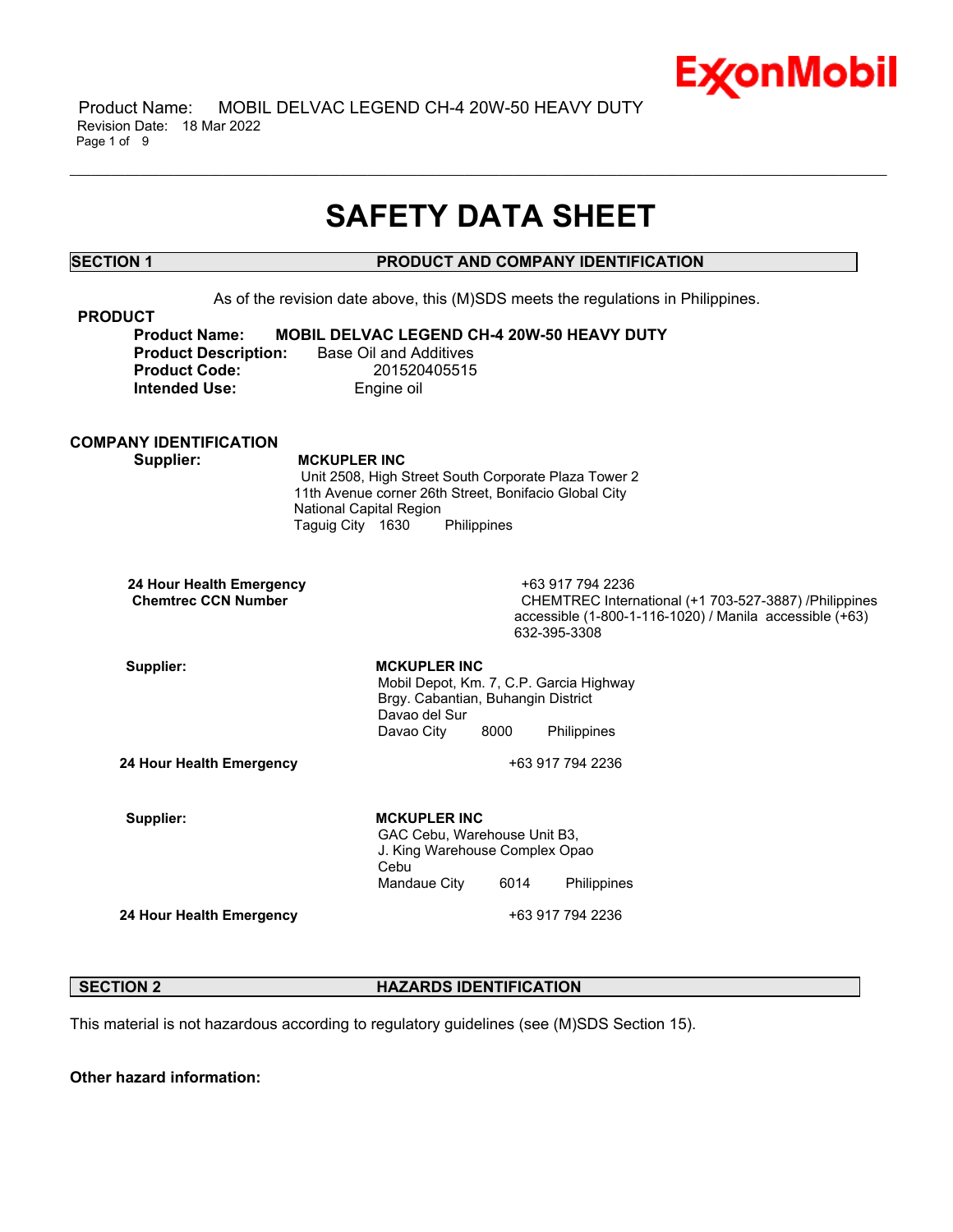

 Product Name: MOBIL DELVAC LEGEND CH-4 20W-50 HEAVY DUTY Revision Date: 18 Mar 2022 Page 2 of 9

#### **PHYSICAL / CHEMICAL HAZARDS**

No significant hazards.

#### **HEALTH HAZARDS**

High-pressure injection under skin may cause serious damage. Excessive exposure may result in eye, skin, or respiratory irritation.

\_\_\_\_\_\_\_\_\_\_\_\_\_\_\_\_\_\_\_\_\_\_\_\_\_\_\_\_\_\_\_\_\_\_\_\_\_\_\_\_\_\_\_\_\_\_\_\_\_\_\_\_\_\_\_\_\_\_\_\_\_\_\_\_\_\_\_\_\_\_\_\_\_\_\_\_\_\_\_\_\_\_\_\_\_\_\_\_\_\_\_\_\_\_\_\_\_\_\_\_\_\_\_\_\_\_\_\_\_\_\_\_\_\_\_\_\_\_

#### **ENVIRONMENTAL HAZARDS**

No significant hazards.

**NOTE:** This material should not be used for any other purpose than the intended use in Section 1 without expert advice. Health studies have shown that chemical exposure may cause potential human health risks which may vary from person to person.

## **SECTION 3 COMPOSITION / INFORMATION ON INGREDIENTS**

This material is defined as a mixture.

#### **Hazardous Substance(s) or Complex Substance(s) required for disclosure**

| <b>Name</b>                            | CAS#        | Concentration* | <b>GHS Hazard Codes</b> |
|----------------------------------------|-------------|----------------|-------------------------|
| <b>ZINC ALKYL</b><br>. DITHIOPHOSPHATE | 113706-15-3 | 2.5%           | H303, H315, H318, H401, |
|                                        |             |                | H41                     |

\* All concentrations are percent by weight unless material is a gas. Gas concentrations are in percent by volume.

## **SECTION 4 FIRST AID MEASURES**

#### **INHALATION**

Remove from further exposure. For those providing assistance, avoid exposure to yourself or others. Use adequate respiratory protection. If respiratory irritation, dizziness, nausea, or unconsciousness occurs, seek immediate medical assistance. If breathing has stopped, assist ventilation with a mechanical device or use mouth-to-mouth resuscitation.

## **SKIN CONTACT**

Wash contact areas with soap and water. If product is injected into or under the skin, or into any part of the body, regardless of the appearance of the wound or its size, the individual should be evaluated immediately by a physician as a surgical emergency. Even though initial symptoms from high pressure injection may be minimal or absent, early surgical treatment within the first few hours may significantly reduce the ultimate extent of injury.

## **EYE CONTACT**

Flush thoroughly with water. If irritation occurs, get medical assistance.

### **INGESTION**

First aid is normally not required. Seek medical attention if discomfort occurs.

#### **NOTE TO PHYSICIAN**

None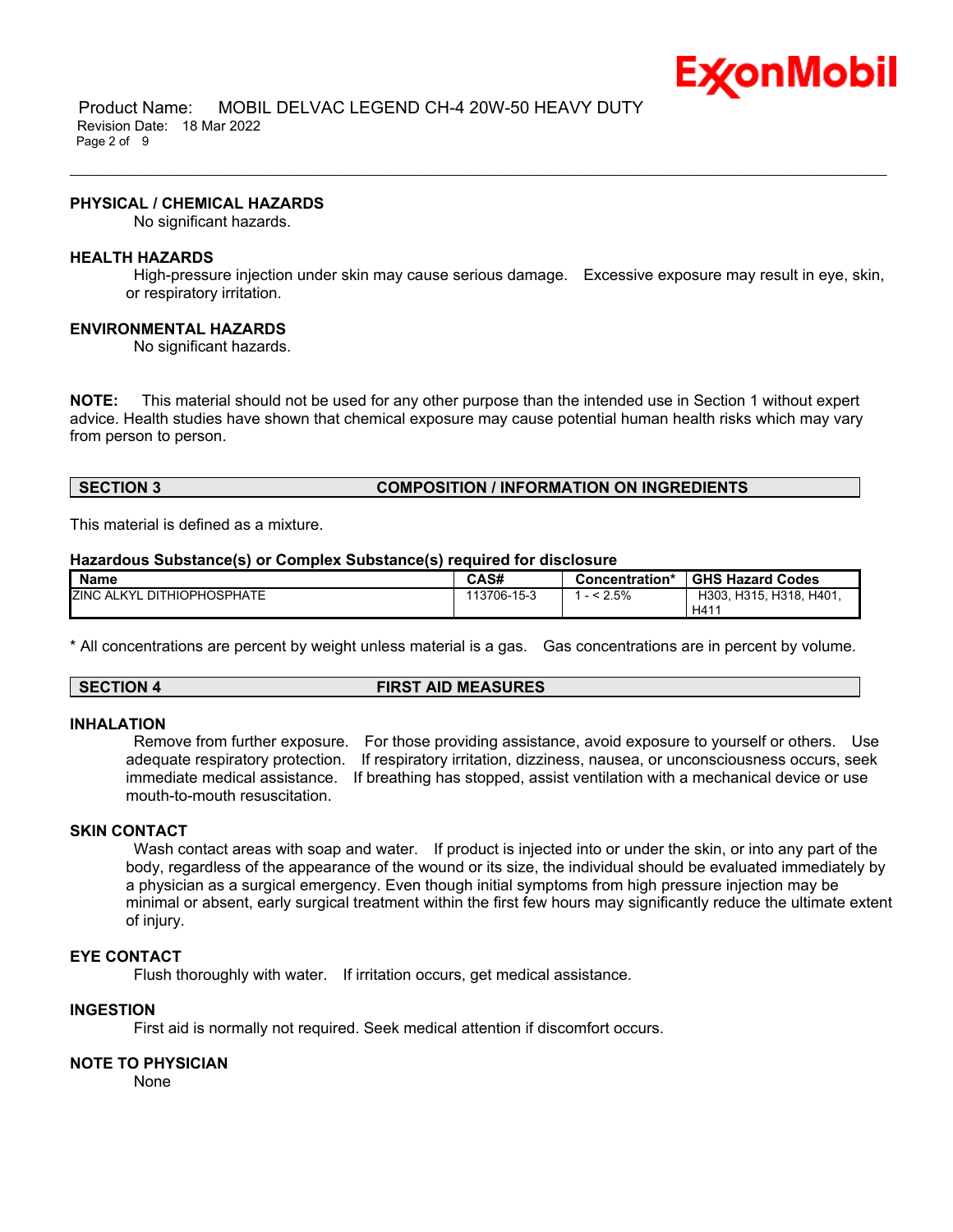

 Product Name: MOBIL DELVAC LEGEND CH-4 20W-50 HEAVY DUTY Revision Date: 18 Mar 2022 Page 3 of 9

#### **SECTION 5 FIRE FIGHTING MEASURES**

\_\_\_\_\_\_\_\_\_\_\_\_\_\_\_\_\_\_\_\_\_\_\_\_\_\_\_\_\_\_\_\_\_\_\_\_\_\_\_\_\_\_\_\_\_\_\_\_\_\_\_\_\_\_\_\_\_\_\_\_\_\_\_\_\_\_\_\_\_\_\_\_\_\_\_\_\_\_\_\_\_\_\_\_\_\_\_\_\_\_\_\_\_\_\_\_\_\_\_\_\_\_\_\_\_\_\_\_\_\_\_\_\_\_\_\_\_\_

#### **EXTINGUISHING MEDIA**

**Appropriate Extinguishing Media:** Use water fog, foam, dry chemical or carbon dioxide (CO2) to extinguish flames.

**Inappropriate Extinguishing Media:** Straight Streams of Water

#### **FIRE FIGHTING**

**Fire Fighting Instructions:** Evacuate area. Prevent runoff from fire control or dilution from entering streams, sewers, or drinking water supply. Firefighters should use standard protective equipment and in enclosed spaces, self-contained breathing apparatus (SCBA). Use water spray to cool fire exposed surfaces and to protect personnel.

**Hazardous Combustion Products:** Aldehydes, Incomplete combustion products, Oxides of carbon, Smoke, Fume, Sulfur oxides

### **FLAMMABILITY PROPERTIES**

**Flash Point [Method]:** >215°C (419°F) [ASTM D-92] **Flammable Limits (Approximate volume % in air):** LEL: 0.9 UEL: 7.0 **Autoignition Temperature:** N/D

**SECTION 6 ACCIDENTAL RELEASE MEASURES**

## **NOTIFICATION PROCEDURES**

In the event of a spill or accidental release, notify relevant authorities in accordance with all applicable regulations.

#### **PROTECTIVE MEASURES**

Avoid contact with spilled material. See Section 5 for fire fighting information. See the Hazard Identification Section for Significant Hazards. See Section 4 for First Aid Advice. See Section 8 for advice on the minimum requirements for personal protective equipment. Additional protective measures may be necessary, depending on the specific circumstances and/or the expert judgment of the emergency responders.

For emergency responders: Respiratory protection: respiratory protection will be necessary only in special cases, e.g., formation of mists. Half-face or full-face respirator with filter(s) for dust/organic vapor or Self Contained Breathing Apparatus (SCBA) can be used depending on the size of spill and potential level of exposure. If the exposure cannot be completely characterized or an oxygen deficient atmosphere is possible or anticipated, SCBA is recommended. Work gloves that are resistant to hydrocarbons are recommended. Gloves made of polyvinyl acetate (PVA) are not water-resistant and are not suitable for emergency use. Chemical goggles are recommended if splashes or contact with eyes is possible. Small spills: normal antistatic work clothes are usually adequate. Large spills: full body suit of chemical resistant, antistatic material is recommended.

## **SPILL MANAGEMENT**

**Land Spill:** Stop leak if you can do it without risk. Recover by pumping or with suitable absorbent.

**Water Spill:** Stop leak if you can do it without risk. Confine the spill immediately with booms. Warn other shipping. Remove from the surface by skimming or with suitable absorbents. Seek the advice of a specialist before using dispersants.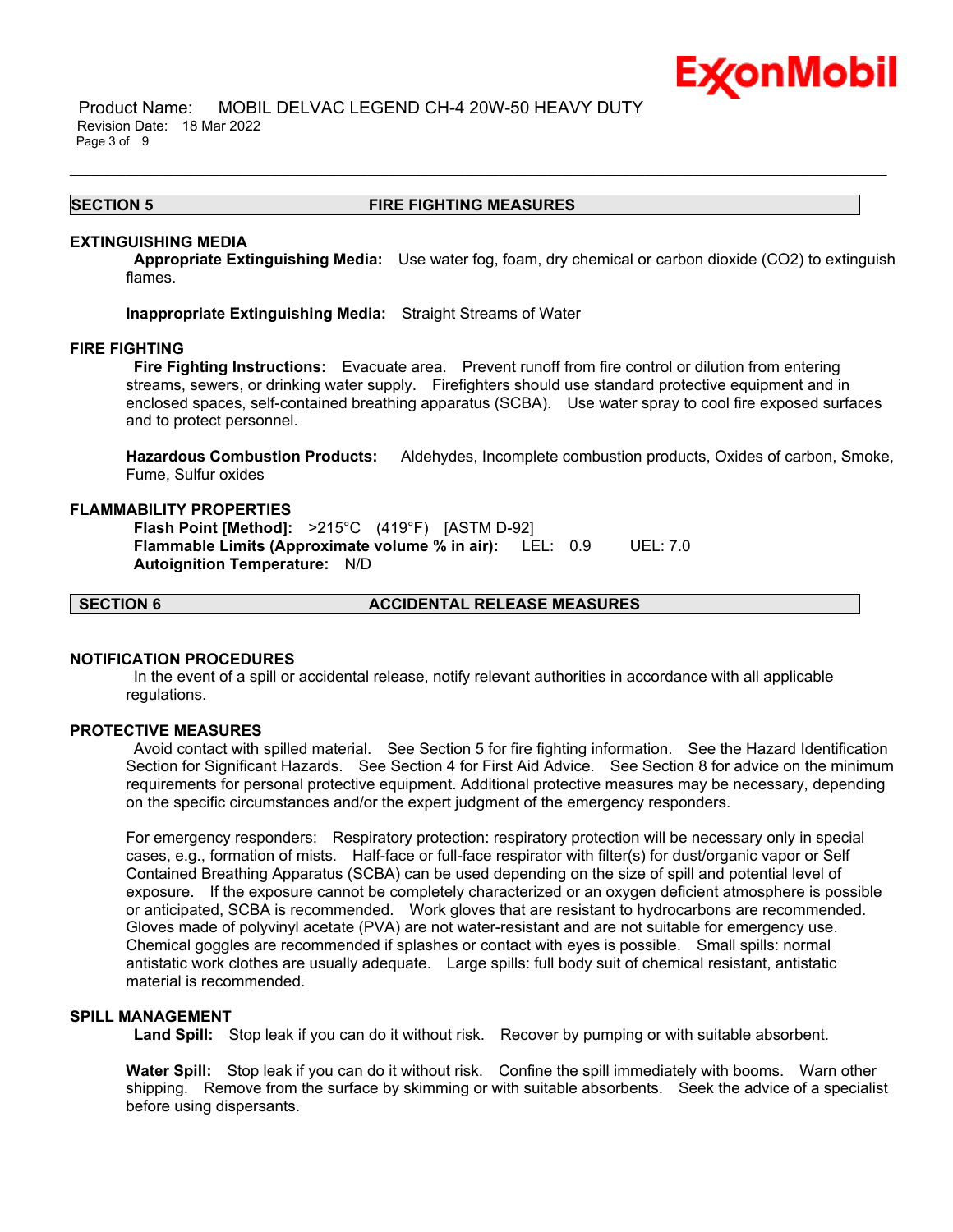

Water spill and land spill recommendations are based on the most likely spill scenario for this material; however, geographic conditions, wind, temperature, (and in the case of a water spill) wave and current direction and speed may greatly influence the appropriate action to be taken. For this reason, local experts should be consulted. Note: Local regulations may prescribe or limit action to be taken.

\_\_\_\_\_\_\_\_\_\_\_\_\_\_\_\_\_\_\_\_\_\_\_\_\_\_\_\_\_\_\_\_\_\_\_\_\_\_\_\_\_\_\_\_\_\_\_\_\_\_\_\_\_\_\_\_\_\_\_\_\_\_\_\_\_\_\_\_\_\_\_\_\_\_\_\_\_\_\_\_\_\_\_\_\_\_\_\_\_\_\_\_\_\_\_\_\_\_\_\_\_\_\_\_\_\_\_\_\_\_\_\_\_\_\_\_\_\_

#### **ENVIRONMENTAL PRECAUTIONS**

Large Spills: Dike far ahead of liquid spill for later recovery and disposal. Prevent entry into waterways, sewers, basements or confined areas.

**SECTION 7 HANDLING AND STORAGE**

#### **HANDLING**

Avoid contact with used product. Prevent small spills and leakage to avoid slip hazard. Material can accumulate static charges which may cause an electrical spark (ignition source). When the material is handled in bulk, an electrical spark could ignite any flammable vapors from liquids or residues that may be present (e.g., during switch-loading operations). Use proper bonding and/or ground procedures. However, bonding and grounds may not eliminate the hazard from static accumulation. Consult local applicable standards for guidance. Additional references include American Petroleum Institute 2003 (Protection Against Ignitions Arising out of Static, Lightning and Stray Currents) or National Fire Protection Agency 77 (Recommended Practice on Static Electricity) or CENELEC CLC/TR 50404 (Electrostatics - Code of practice for the avoidance of hazards due to static electricity).

**Static Accumulator:** This material is a static accumulator.

#### **STORAGE**

The type of container used to store the material may affect static accumulation and dissipation. Do not store in open or unlabelled containers.

## **SECTION 8 EXPOSURE CONTROLS / PERSONAL PROTECTION**

**Exposure limits/standards for materials that can be formed when handling this product:** When mists/aerosols can occur the following is recommended:  $5 \text{ mg/m}^3$  - ACGIH TLV (inhalable fraction).

NOTE: Limits/standards shown for guidance only. Follow applicable regulations.

## **ENGINEERING CONTROLS**

The level of protection and types of controls necessary will vary depending upon potential exposure conditions. Control measures to consider:

No special requirements under ordinary conditions of use and with adequate ventilation.

## **PERSONAL PROTECTION**

Personal protective equipment selections vary based on potential exposure conditions such as applications, handling practices, concentration and ventilation. Information on the selection of protective equipment for use with this material, as provided below, is based upon intended, normal usage.

**Respiratory Protection:** If engineering controls do not maintain airborne contaminant concentrations at a level which is adequate to protect worker health, an approved respirator may be appropriate. Respirator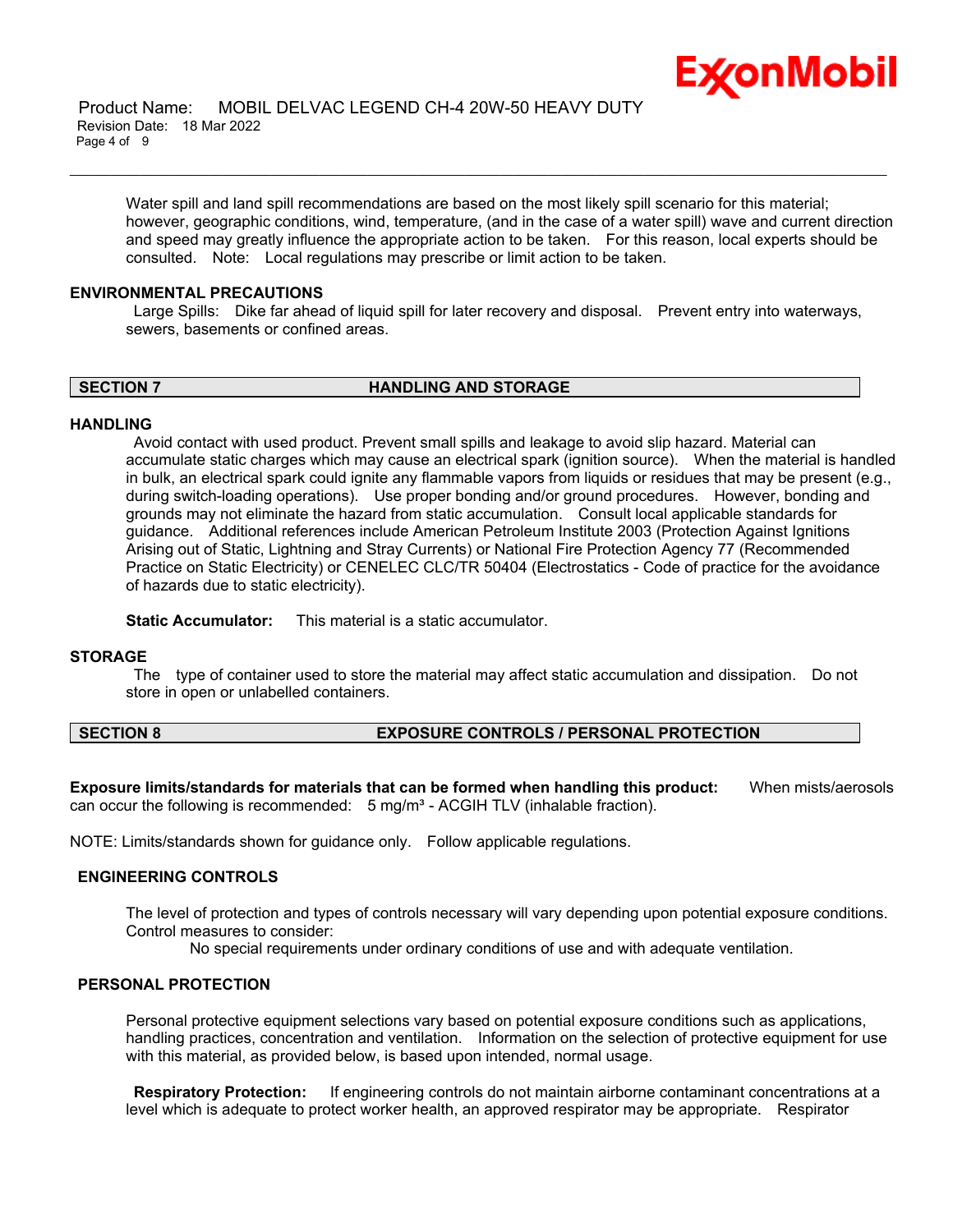selection, use, and maintenance must be in accordance with regulatory requirements, if applicable. Types of respirators to be considered for this material include:

\_\_\_\_\_\_\_\_\_\_\_\_\_\_\_\_\_\_\_\_\_\_\_\_\_\_\_\_\_\_\_\_\_\_\_\_\_\_\_\_\_\_\_\_\_\_\_\_\_\_\_\_\_\_\_\_\_\_\_\_\_\_\_\_\_\_\_\_\_\_\_\_\_\_\_\_\_\_\_\_\_\_\_\_\_\_\_\_\_\_\_\_\_\_\_\_\_\_\_\_\_\_\_\_\_\_\_\_\_\_\_\_\_\_\_\_\_\_

No special requirements under ordinary conditions of use and with adequate ventilation. Particulate

For high airborne concentrations, use an approved supplied-air respirator, operated in positive pressure mode. Supplied air respirators with an escape bottle may be appropriate when oxygen levels are inadequate, gas/vapor warning properties are poor, or if air purifying filter capacity/rating may be exceeded.

**Hand Protection:** Any specific glove information provided is based on published literature and glove manufacturer data. Glove suitability and breakthrough time will differ depending on the specific use conditions. Contact the glove manufacturer for specific advice on glove selection and breakthrough times for your use conditions. Inspect and replace worn or damaged gloves. The types of gloves to be considered for this material include:

No protection is ordinarily required under normal conditions of use. Nitrile,Viton

**Eye Protection:** If contact is likely, safety glasses with side shields are recommended.

**Skin and Body Protection:** Any specific clothing information provided is based on published literature or manufacturer data. The types of clothing to be considered for this material include:

No skin protection is ordinarily required under normal conditions of use. In accordance with good industrial hygiene practices, precautions should be taken to avoid skin contact.

**Specific Hygiene Measures:** Always observe good personal hygiene measures, such as washing after handling the material and before eating, drinking, and/or smoking. Routinely wash work clothing and protective equipment to remove contaminants. Discard contaminated clothing and footwear that cannot be cleaned. Practice good housekeeping.

## **ENVIRONMENTAL CONTROLS**

Comply with applicable environmental regulations limiting discharge to air, water and soil. Protect the environment by applying appropriate control measures to prevent or limit emissions.

## **SECTION 9 PHYSICAL AND CHEMICAL PROPERTIES**

**Note: Physical and chemical properties are provided for safety, health and environmental considerations only and may not fully represent product specifications. Contact the Supplier for additional information.**

## **GENERAL INFORMATION**

**Physical State:** Liquid **Color:** N/D **Odor:** Characteristic **Odor Threshold:** N/D

## **IMPORTANT HEALTH, SAFETY, AND ENVIRONMENTAL INFORMATION**

**Relative Density (at 15 °C):** 0.872 **Flammability (Solid, Gas):** N/A **Flash Point [Method]:** >215°C (419°F) [ASTM D-92] **Flammable Limits (Approximate volume % in air):** LEL: 0.9 UEL: 7.0 **Autoignition Temperature:** N/D **Boiling Point / Range:** > 316°C (600°F)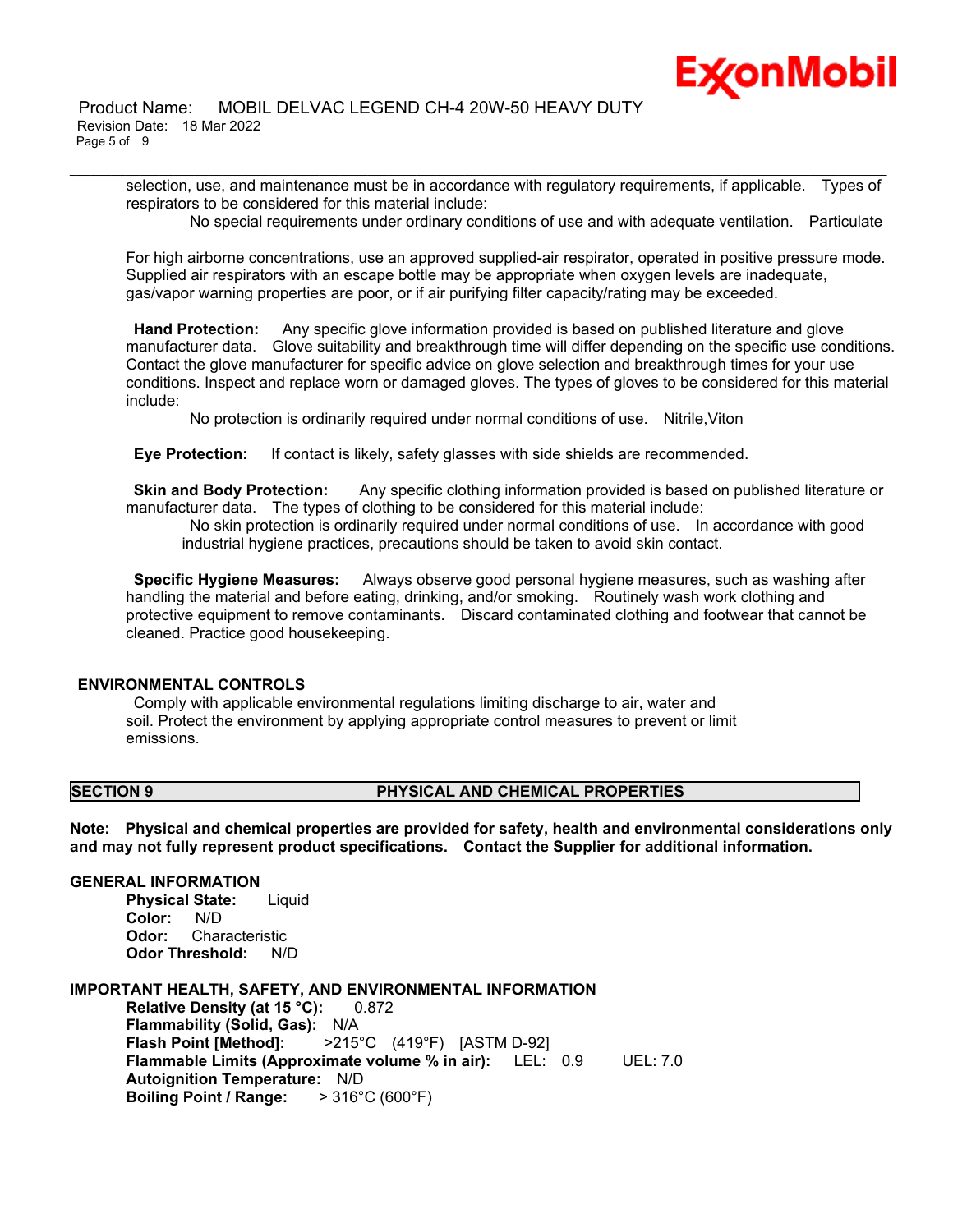

 Product Name: MOBIL DELVAC LEGEND CH-4 20W-50 HEAVY DUTY Revision Date: 18 Mar 2022 Page 6 of 9

**Decomposition Temperature:** N/D **Vapor Density (Air = 1):** N/D **Vapor Pressure:** < 0.013 kPa (0.1 mm Hg) at 20 °C **Evaporation Rate (n-butyl acetate = 1):** N/D **pH:** N/A **Log Pow (n-Octanol/Water Partition Coefficient):** > 3.5 **Solubility in Water:** Negligible **Viscosity:** >174 cSt (174 mm2/sec) at 40 °C | >18 cSt (18 mm2/sec) at 100°C [ASTM D 445] **Oxidizing Properties:** See Hazards Identification Section.

\_\_\_\_\_\_\_\_\_\_\_\_\_\_\_\_\_\_\_\_\_\_\_\_\_\_\_\_\_\_\_\_\_\_\_\_\_\_\_\_\_\_\_\_\_\_\_\_\_\_\_\_\_\_\_\_\_\_\_\_\_\_\_\_\_\_\_\_\_\_\_\_\_\_\_\_\_\_\_\_\_\_\_\_\_\_\_\_\_\_\_\_\_\_\_\_\_\_\_\_\_\_\_\_\_\_\_\_\_\_\_\_\_\_\_\_\_\_

## **OTHER INFORMATION**

**Freezing Point:** N/D **Melting Point:** N/A **Pour Point:** -27°C (-17°F) **DMSO Extract (mineral oil only), IP-346:** < 3 %wt

## **SECTION 10 STABILITY AND REACTIVITY**

**STABILITY:** Material is stable under normal conditions.

**CONDITIONS TO AVOID:** Excessive heat. High energy sources of ignition.

**MATERIALS TO AVOID:** Strong oxidizers

**HAZARDOUS DECOMPOSITION PRODUCTS:** Material does not decompose at ambient temperatures.

**POSSIBILITY OF HAZARDOUS REACTIONS:** Hazardous polymerization will not occur.

## **SECTION 11 TOXICOLOGICAL INFORMATION**

## **INFORMATION ON TOXICOLOGICAL EFFECTS**

| <b>Hazard Class</b>                                           | <b>Conclusion / Remarks</b>                                     |  |
|---------------------------------------------------------------|-----------------------------------------------------------------|--|
| Inhalation                                                    |                                                                 |  |
| Acute Toxicity: No end point data for                         | Minimally Toxic. Based on assessment of the components.         |  |
| lmaterial.                                                    |                                                                 |  |
| Irritation: No end point data for material.                   | Negligible hazard at ambient/normal handling temperatures.      |  |
| Ingestion                                                     |                                                                 |  |
| Acute Toxicity: No end point data for                         | Minimally Toxic. Based on assessment of the components.         |  |
| material.                                                     |                                                                 |  |
| <b>Skin</b>                                                   |                                                                 |  |
| Acute Toxicity: No end point data for                         | Minimally Toxic. Based on assessment of the components.         |  |
| material.                                                     |                                                                 |  |
| Skin Corrosion/Irritation: No end point data                  | Negligible irritation to skin at ambient temperatures. Based on |  |
| for material.                                                 | assessment of the components.                                   |  |
| Eye                                                           |                                                                 |  |
| Serious Eye Damage/Irritation: No end point                   | May cause mild, short-lasting discomfort to eyes. Based on      |  |
| data for material.                                            | assessment of the components.                                   |  |
| <b>Sensitization</b>                                          |                                                                 |  |
| Respiratory Sensitization: No end point data<br>for material. | Not expected to be a respiratory sensitizer.                    |  |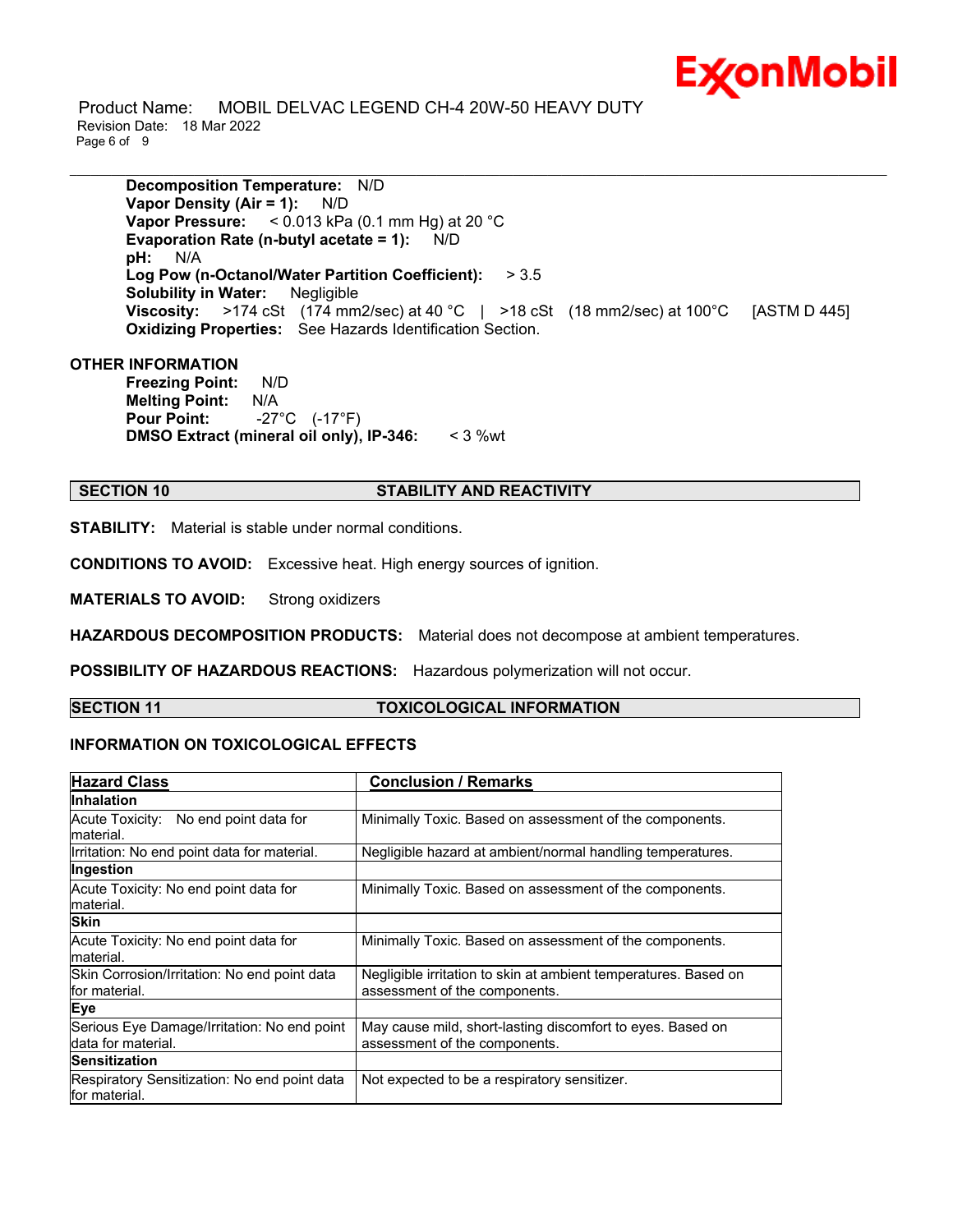

 Product Name: MOBIL DELVAC LEGEND CH-4 20W-50 HEAVY DUTY Revision Date: 18 Mar 2022 Page 7 of 9

| Skin Sensitization: No end point data for         | Not expected to be a skin sensitizer. Based on assessment of the                                      |  |
|---------------------------------------------------|-------------------------------------------------------------------------------------------------------|--|
| material.                                         | components.                                                                                           |  |
| Aspiration: Data available.                       | Not expected to be an aspiration hazard.<br>Based on physico-<br>chemical properties of the material. |  |
| Germ Cell Mutagenicity: No end point data         | Not expected to be a germ cell mutagen. Based on assessment of                                        |  |
| for material.                                     | the components.                                                                                       |  |
| <b>Carcinogenicity:</b> No end point data for     | Not expected to cause cancer. Based on assessment of the                                              |  |
| material.                                         | components.                                                                                           |  |
| <b>Reproductive Toxicity:</b> No end point data   | Not expected to be a reproductive toxicant. Based on assessment                                       |  |
| for material.                                     | of the components.                                                                                    |  |
| <b>Lactation:</b> No end point data for material. | Not expected to cause harm to breast-fed children.                                                    |  |
| Specific Target Organ Toxicity (STOT)             |                                                                                                       |  |
| Single Exposure: No end point data for            | Not expected to cause organ damage from a single exposure.                                            |  |
| material.                                         |                                                                                                       |  |
| Repeated Exposure: No end point data for          | Not expected to cause organ damage from prolonged or repeated                                         |  |
| material.                                         | exposure. Based on assessment of the components.                                                      |  |

## **OTHER INFORMATION For the product itself:**

Diesel engine oils: Not carcinogenic in animals tests. Used and unused diesel engine oils did not produce any carcinogenic effects in chronic mouse skin painting studies.

 Oils that are used in gasoline engines may become hazardous and display the following properties: Carcinogenic in animal tests. Caused mutations in vitro. Possible allergen and photoallergen. Contains polycyclic aromatic compounds (PAC) from combustion products of gasoline and/or thermal degradation products.

## **Contains:**

Base oil severely refined: Not carcinogenic in animal studies. Representative material passes IP-346, Modified Ames test, and/or other screening tests. Dermal and inhalation studies showed minimal effects; lung non-specific infiltration of immune cells, oil deposition and minimal granuloma formation. Not sensitizing in test animals.

## **IARC Classification:**

**The following ingredients are cited on the lists below:** None.

|              | --REGULATORY LISTS SEARCHED-- |               |  |
|--------------|-------------------------------|---------------|--|
| $1 = IARC 1$ | $2 = IARC 2A$                 | $3 = IARC 2B$ |  |

## **SECTION 12 ECOLOGICAL INFORMATION**

The information given is based on data for the material, components of the material, or for similar materials, through the application of bridging principals.

## **ECOTOXICITY**

Material -- Not expected to be harmful to aquatic organisms.

#### **MOBILITY**

 Base oil component -- Low solubility and floats and is expected to migrate from water to the land. Expected to partition to sediment and wastewater solids.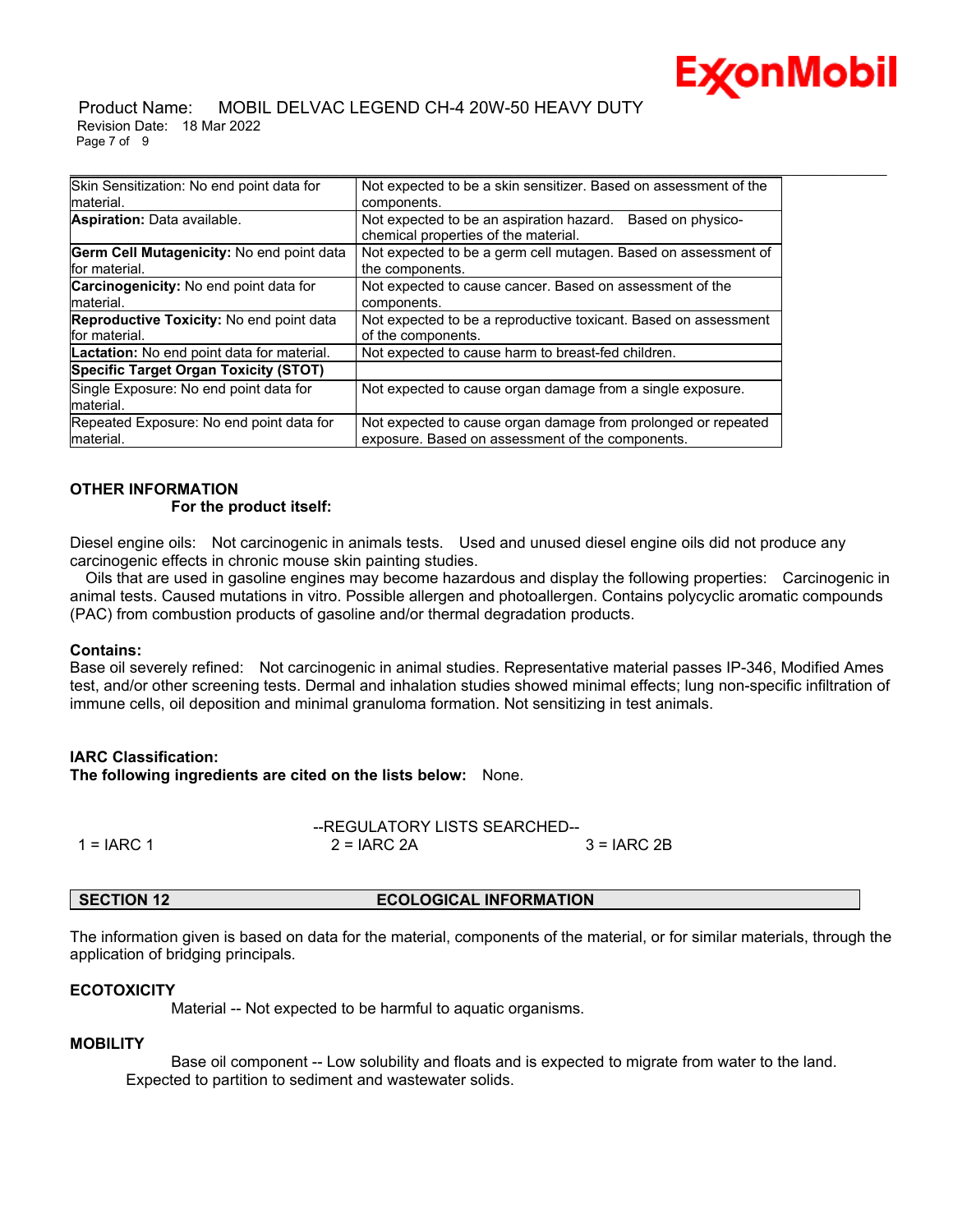

 Product Name: MOBIL DELVAC LEGEND CH-4 20W-50 HEAVY DUTY Revision Date: 18 Mar 2022 Page 8 of 9

#### **PERSISTENCE AND DEGRADABILITY Biodegradation:**

Base oil component -- Expected to be inherently biodegradable

### **BIOACCUMULATION POTENTIAL**

 Base oil component -- Has the potential to bioaccumulate, however metabolism or physical properties may reduce the bioconcentration or limit bioavailability.

\_\_\_\_\_\_\_\_\_\_\_\_\_\_\_\_\_\_\_\_\_\_\_\_\_\_\_\_\_\_\_\_\_\_\_\_\_\_\_\_\_\_\_\_\_\_\_\_\_\_\_\_\_\_\_\_\_\_\_\_\_\_\_\_\_\_\_\_\_\_\_\_\_\_\_\_\_\_\_\_\_\_\_\_\_\_\_\_\_\_\_\_\_\_\_\_\_\_\_\_\_\_\_\_\_\_\_\_\_\_\_\_\_\_\_\_\_\_

### **SECTION 13 DISPOSAL CONSIDERATIONS**

Disposal recommendations based on material as supplied. Disposal must be in accordance with current applicable laws and regulations, and material characteristics at time of disposal.

### **DISPOSAL RECOMMENDATIONS**

Product is suitable for burning in an enclosed controlled burner for fuel value or disposal by supervised incineration at very high temperatures to prevent formation of undesirable combustion products.

**Empty Container Warning** Empty Container Warning (where applicable): Empty containers may contain residue and can be dangerous. Do not attempt to refill or clean containers without proper instructions. Empty drums should be completely drained and safely stored until appropriately reconditioned or disposed. Empty containers should be taken for recycling, recovery, or disposal through suitably qualified or licensed contractor and in accordance with governmental regulations. DO NOT PRESSURISE, CUT, WELD, BRAZE, SOLDER, DRILL, GRIND, OR EXPOSE SUCH CONTAINERS TO HEAT, FLAME, SPARKS, STATIC ELECTRICITY, OR OTHER SOURCES OF IGNITION. THEY MAY EXPLODE AND CAUSE INJURY OR DEATH.

### **SECTION 14 TRANSPORT INFORMATION**

**LAND** : Not Regulated for Land Transport

**SEA (IMDG):** Not Regulated for Sea Transport according to IMDG-Code

**Marine Pollutant:** No

**AIR (IATA):** Not Regulated for Air Transport

### **SECTION 15 REGULATORY INFORMATION**

**This material is not considered hazardous according to the Classification of Chemicals based on Globally Harmonized System of Classification and Labelling of Chemicals (GHS) under the Joint DTI-DENR-DA-DOF-DOH-DILG-DOLE-DOTC Administrative Order No. 01 Series of 2009 by ministries.**

## **REGULATORY STATUS AND APPLICABLE LAWS AND REGULATIONS**

**Product is under Philippines PCL/CCO:** Not Regulated **Ozone Depleting Substances (ODS) (Chemical Control Order, DENR Admin. Order No. 2013-25):** Not Regulated

**Listed or exempt from listing/notification on the following chemical inventories :** AIIC, DSL, ENCS,